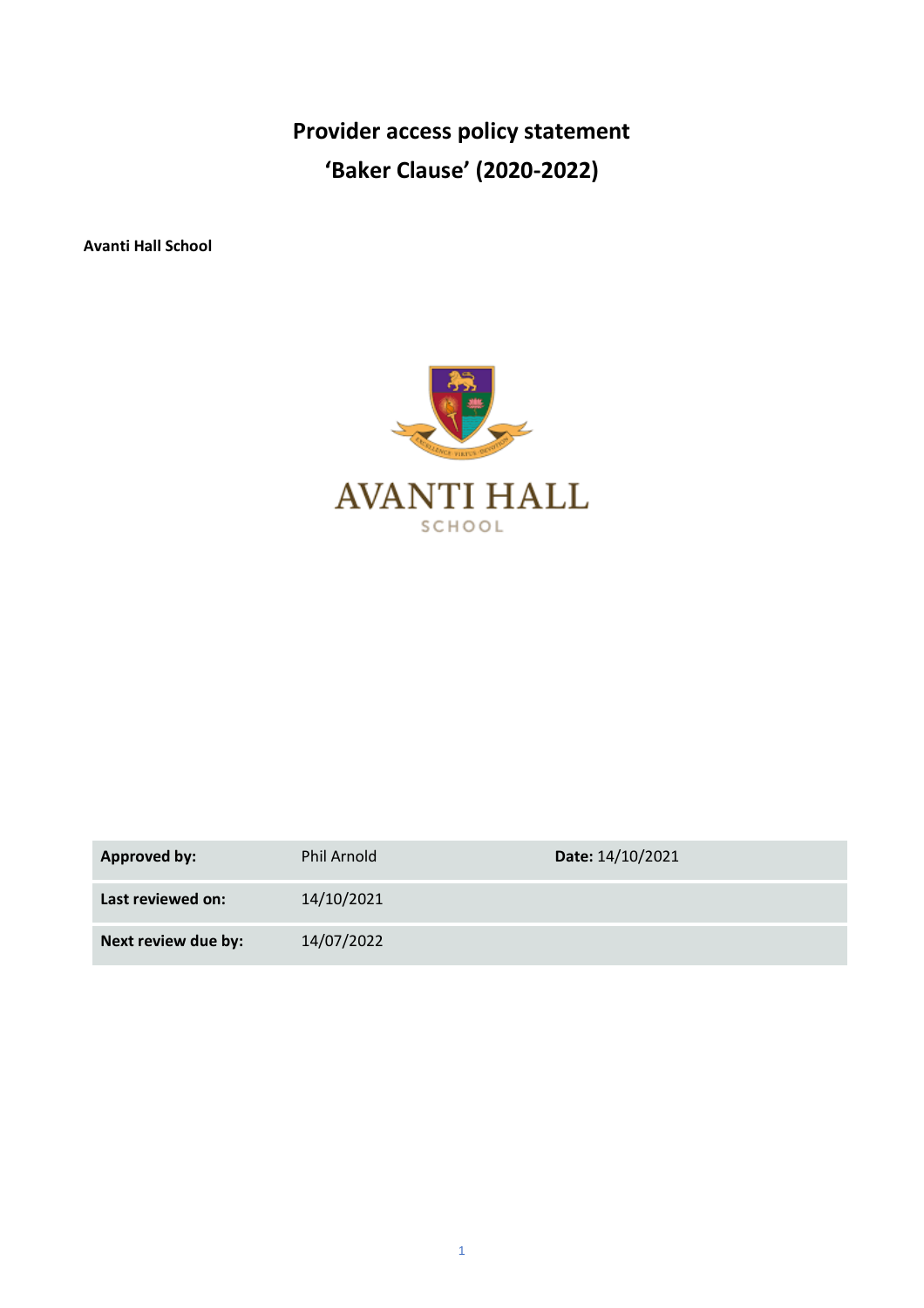### **Careers Information Advice and Educational Guidance policy statement:**

Avanti Hall School provides our pupils with careers guidance and education at appropriate milestones in their school journey. We commission independent careers guidance through Careers South West in addition to providing resources, information, educational trips and further opportunities for pupils. Careers education is imbedded into our curriculum, and we fully support all students, assisting them with careers and further education/ training choices. We aim to breakdown stereotypes and allow students to consider their best skills, characteristics and ability in their decision process to make a smooth transition to wherever life takes them after 'Avanti'.

#### **Pupils will receive:**

- Encounters with an employer, at least once per year (Years 7-11)
- Pupils will undertake a week long work experience placement (subject to covid restrictions/may be virtual) (Year 10)
- Access to a range of education/training providers, informing them of approved education qualifications or apprenticeships (Years 8-11)
- Independent careers advice (Years 9-11)

# **FE information 'Baker Clause'**

Avanti Hall welcomes the opportunity for students to hear from external Further Education providers including vocational courses post 14 and post 16. Providers should contact the school to discuss suitable arrangements. These must be in line with school guidelines and sufficient notice will need to be given. This will allow our pupils to make a clear decision on their future. Pupils have access to a range of external prospectuses in the school pastoral office, open days are promoted, and external providers are recommended during their careers interviews.

**Contacts: Careers Coordinator:** Mrs N. Evans

**Careers Advisor:** Oliver Jenkins (Careers South West)

**Principal:** Mr P. Arnold

**Review Date:** September 2022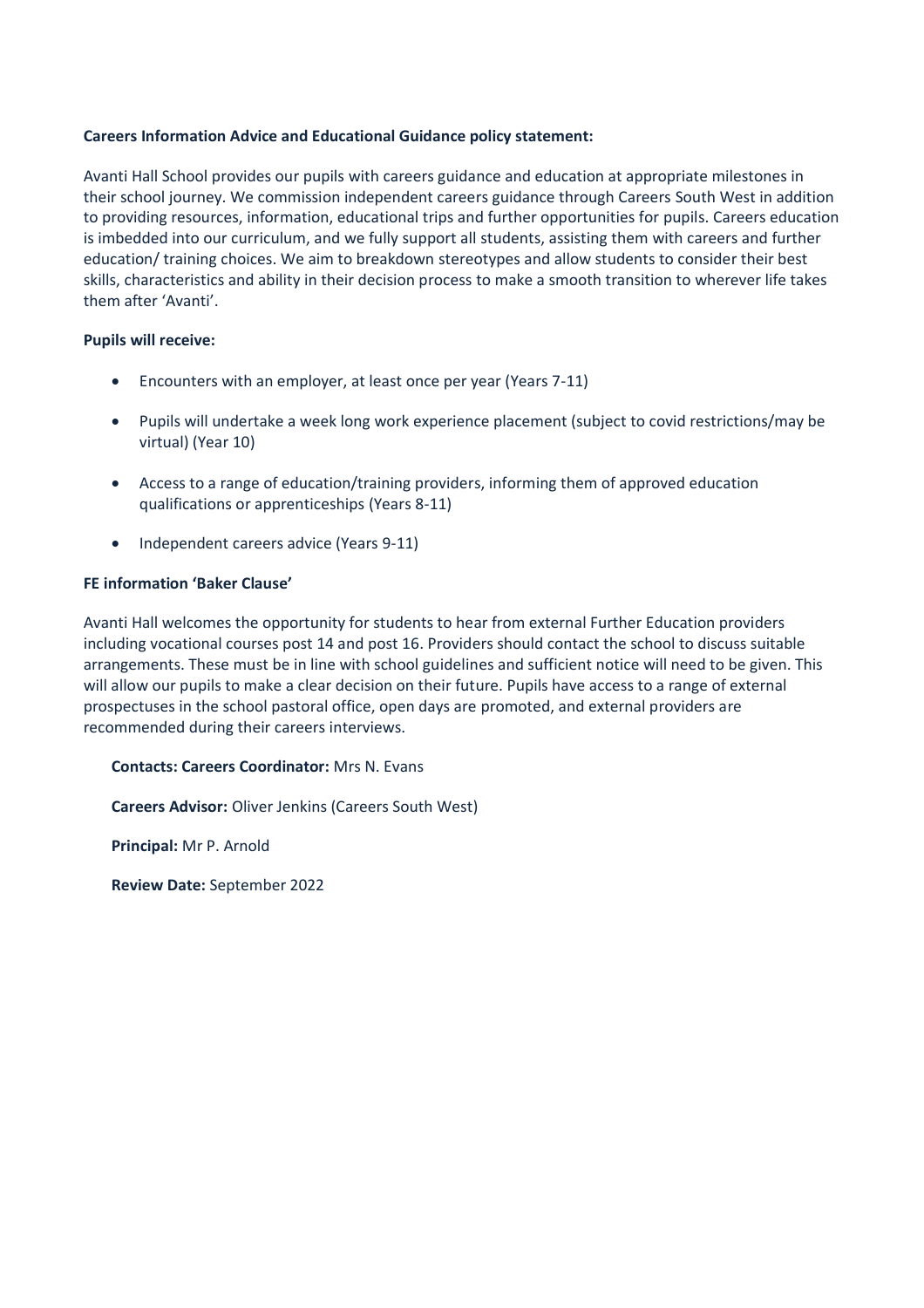# **Opportunities for access**

A number of events, integrated into our careers programme, will offer providers an opportunity to come into school to speak to pupils and/or their parents/carers:

The following table outlines examples of opportunities for training and education providers to speak to pupils and/or their parents/carers.

|                                    | <b>ACTIVITY</b>                             | <b>DETAILS</b>                                                                                                                                           | <b>GATSBY</b><br><b>BENCHMARKS</b> |
|------------------------------------|---------------------------------------------|----------------------------------------------------------------------------------------------------------------------------------------------------------|------------------------------------|
| <b>YEARS 7</b><br>AND <sub>8</sub> | Careers<br>Information                      | Access to information available to all<br>students in the careers area. Careers<br>books in the library and resources<br>available on the online library | 1,2,3                              |
|                                    | <b>Interactive Careers</b><br>activity      | Fun, interactive session with careers<br>insight                                                                                                         | 1,3,5,8                            |
|                                    | Careers education<br>during PSHE<br>lessons | Introduction into Careers with fun<br>activities                                                                                                         | 1, 2, 3, 4, 8                      |
|                                    | <b>Employer Careers</b><br>assembly         | Students to meet with an employer<br>to receive valuable information on a<br>specific career and the skills and<br>qualification need                    | 1,2,3,5,8                          |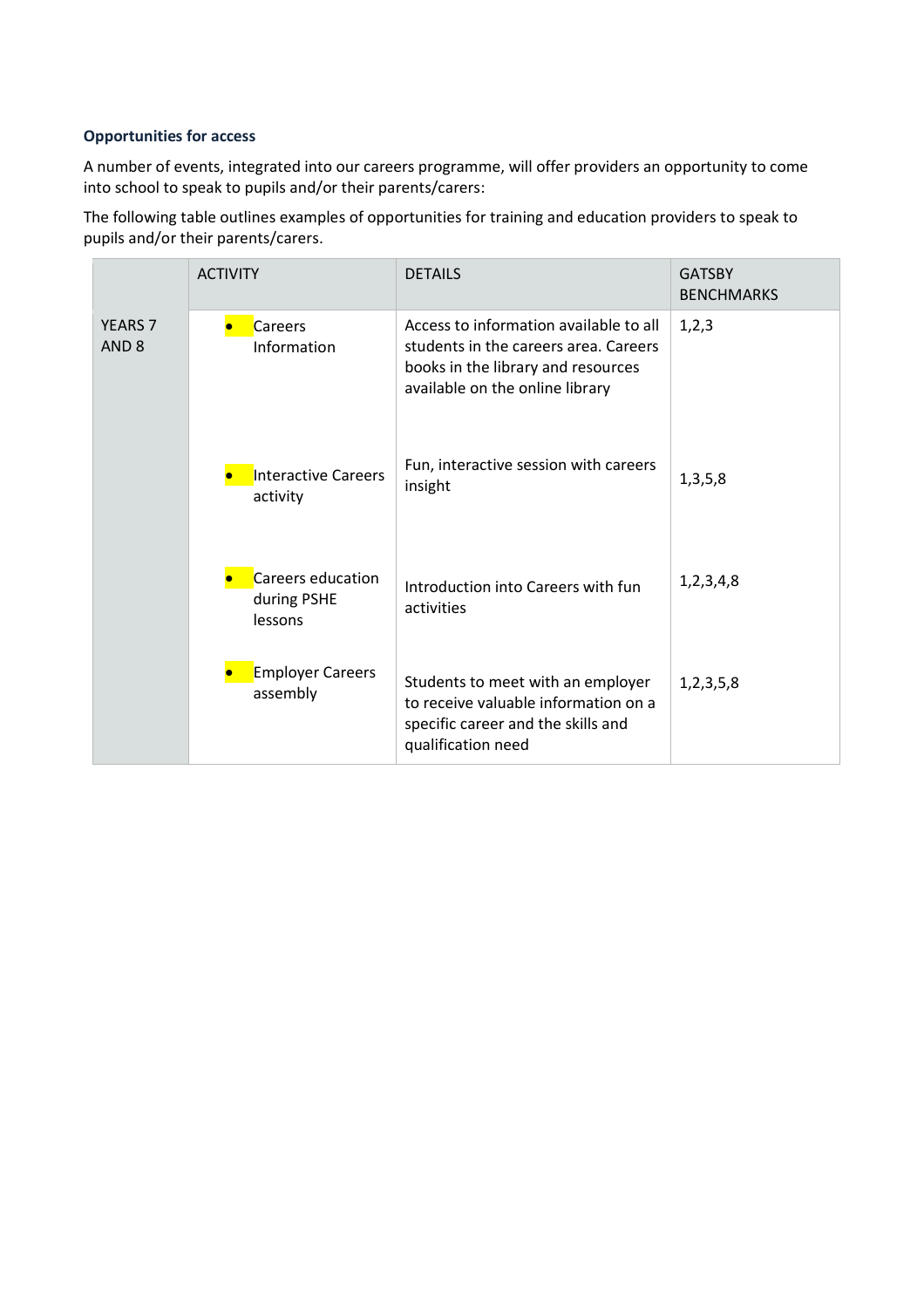|                   | <b>ACTIVITY</b>                                                  | <b>DETAILS</b>                                                                                                                                                       | <b>GATSBY</b><br><b>BENCHMARKS</b> |
|-------------------|------------------------------------------------------------------|----------------------------------------------------------------------------------------------------------------------------------------------------------------------|------------------------------------|
| YEAR <sub>9</sub> | Options assembly                                                 | Introductory assembly to students                                                                                                                                    | 1, 2, 3                            |
|                   | Options evening-<br>for students and<br>Parents                  | A chance for students and parents to<br>meet with staff and gain to assist<br>them with making an informative<br>decisions re their options                          | 1, 2, 3, 4, 7, 8                   |
|                   | <b>Bespoke meeting</b><br>to discuss options<br>with Senior lead | Meet with Senior staff to discuss<br>their provisional chosen options                                                                                                | 1,3,8                              |
|                   | Careers advice<br>interview with<br>advisor                      | External advisor to have tutor with<br>the students to explain pathways<br>and options                                                                               | 1,2,3,4,8                          |
| <b>YEAR 10</b>    | <b>DofE</b>                                                      | Learn valuable life skills, team<br>building & endurance                                                                                                             | 1,3,5,6                            |
|                   | <b>Careers Education</b><br>during PSHE<br>lessons               | Prepare students post choices,<br>based on their future career.<br>Employability lessons, CV Writing,<br>Work experience reflection and<br>promotion of STEM careers | 1,2,3,4,8                          |
|                   | Mock Interviews                                                  | Interview preparation with<br>employers from wide variety of job<br>sectors                                                                                          | 1, 2, 3, 4, 5, 7, 8                |
|                   | <b>Work Experience</b><br>Placement                              | Students will complete a 1 week<br>placement to prepare them for the<br>'world of work'- (subject to covid<br>restrictions/may be virtual)                           | 1,2,3,4,5,6,8                      |
|                   | Careers<br>Information                                           | Access to information available to all<br>students in the careers area. Careers<br>books in the library and resources<br>available on the online library             | 1,2,3,4,5                          |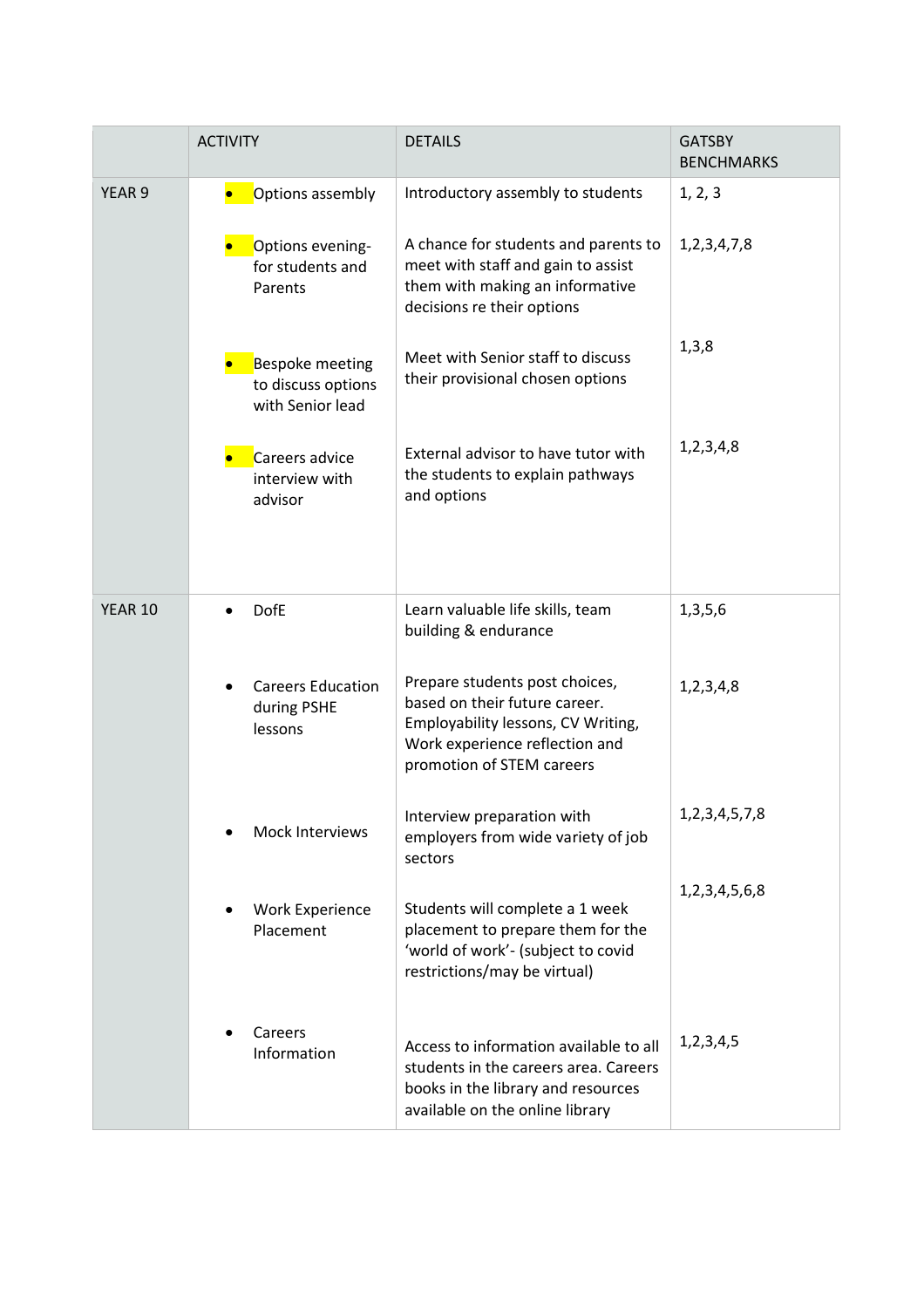|         | <b>ACTIVITY</b>                                                                        | <b>DETAILS</b>                                                                                                                        | <b>GATSBY</b><br><b>BENCHMARKS</b> |
|---------|----------------------------------------------------------------------------------------|---------------------------------------------------------------------------------------------------------------------------------------|------------------------------------|
| YEAR 11 | Careers advice<br>$\bullet$<br>interview with<br>advisor                               | External advisor to have 1:1/1:2<br>interview with the students to<br>explain pathways, careers and FE                                | 1,2,3,4,8                          |
|         | Careers education<br>during pshe<br>lessons                                            | Prepare students post choices,<br>based on their future career                                                                        | 1,2,3,4,8                          |
|         | Apprenticeship<br>presentations                                                        | Expert speakers will hold an<br>assembly to raise awareness to<br>pupils and will also share their<br>experiences                     | 1, 2, 3, 4, 5, 7                   |
|         | National<br>Citizenship Service                                                        | Personal and social development<br>youth programme. Seminars,<br>workshops, CV's writing, fun<br>activities                           | 1,3,4,8                            |
|         | Careers<br>Information                                                                 | Access to information available to all<br>pupils in the careers area. Careers<br>books in the Pastoral offices                        | 1,2,3,4,5                          |
|         | Interview<br>Techniques<br>sessions                                                    | Sessions on interview based<br>scenarios and techniques                                                                               | 1,3,4,8                            |
|         | <b>Employer careers</b><br>assembly and post<br>16 presentations<br>at parents events. | Students to meet with an employer<br>to receive valuable information on a<br>specific career and the skills and<br>qualification need | 1,2,3,5,8                          |

All pupils receive a specific Focus Day on careers education that will support their understanding of the skills and attributes needed for different fields, along with presentations and taster sessions led by local and national employers. Pupils also receive a second Focus Day on STEM subjects and careers education.

Please speak to our Deputy Principal to identify the most suitable opportunity for you.

These events will run in line with our school's COVID-19 safety measures and will depend on national restrictions at the time.